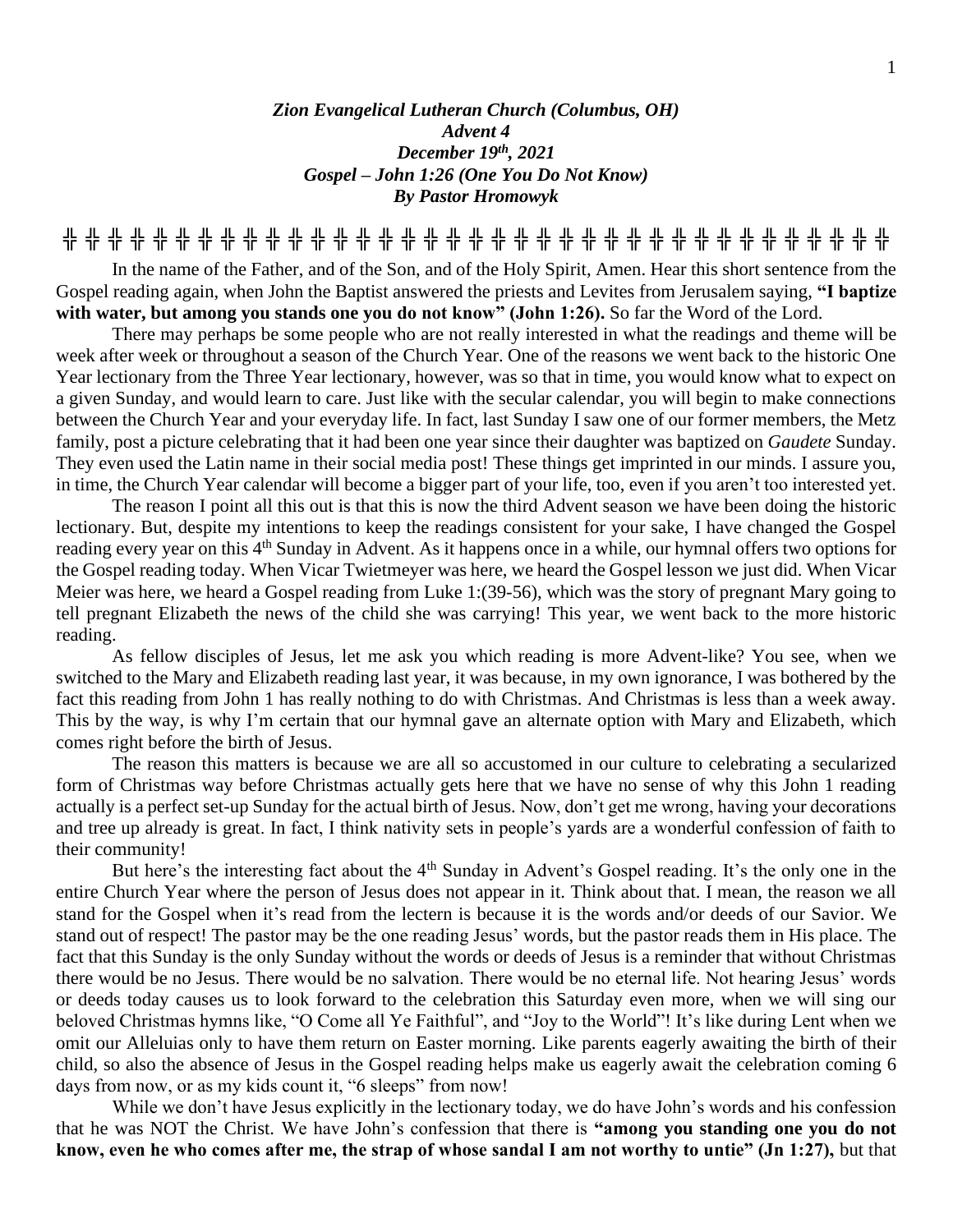does not tell us who that One is! We are so close to celebrating the birth of Jesus, yet it's not quite here. Likewise, as Advent teaches us, we are so close to celebrating the return of Jesus, but it's not quite here yet either. We have to wait a little longer.

So how do we wait? We wait just like John did. The Jews had **"sent priests and Levites from Jerusalem to ask him, "Who are you?" (Jn 1:19).** John the evangelist recorded the action of John the Baptist saying, **"He confessed, and did not deny, but confessed, "I am not the Christ" (Jn 1:20).** This confession teaches us a lot about what it means to confess things. So often we think of a confession of faith only in positive terms of what we do believe. But with a true and clear confession of faith also comes a negative statement of what it is that we oppose or don't believe. When you read your Book of Concord at home during personal study, you will notice that our biblical articles of faith include not only what we believe, teach, and confess from Scripture alone, but also what we reject as false teaching. John confessed who he was by confessing who he was not. This is precisely what we do in Advent and how we wait for Jesus. We confess that we are not the Christ. By doing so, we confess, then, that we need Jesus. We are those who wait and hope for Christ to come. It is hard to wait for things and not get discouraged, especially since in this case Christians have been waiting for almost 2,000 years for Christ return! I'm sure most of our parents here have had their patience tested with kids asking, "How many more sleeps til Christmas?!" **Psalm 27:14, "Wait for the Lord; be strong, and let your heart take courage; wait for the**  Lord!" In the meantime while we wait for His final return, we come to His house to receive Him in Word and Sacrament for the forgiveness of sins.

Now, regarding one of the Sacraments, those who had been sent by the Pharisees asked John, **"Why are you baptizing, if you are neither the Christ, nor Elijah, nor the Prophet?" John answered them, "I baptize with water, but among you stands one you do not know" (Jn 1:25-26).** 

John's point is simply that he is the forerunner of the Christ, merely the **"voice of one crying out in the wilderness" to "make straight the way of the Lord" as the prophet Isaiah said" (Jn 1:23).** John was just the one pouring the water in Baptism, just like pastors today are just pouring the water. In both cases, it is God who does the baptizing through the power of His Word. John the Baptist and pastors today are simply the human vessels through whom God does His work. John's job was to point people to Christ; same with pastors and same with you. There are a lot of people that do not know Jesus, despite the fact that He stands among us today in Word and Sacrament. It is our Christian duty to live in a way each according to our vocations that points to Jesus' real presence in these means.

The fourth Sunday in Advent is a strange Sunday. It's not the theme we'd expect. That's sort of how Christmas usually goes, though, isn't it? It always seems like something doesn't go to plan. We have this expectation that our Christmases will be perfect in the way we envision. Mary, though, certainly wasn't expecting to give birth in a stable. Those workers in Mayfield, Kentucky certainly weren't expecting a tornado to destroy their livelihoods and for many of them their lives.

The world is full of uncertainty, and the holiday doesn't deliver us from that. But Christ does. He gives us certainty; He delivers us. Here today stands among us One we do know. And He comes in His Word and in His body and blood under the bread and wine. He gives us joy and hope and peace, not as the world gives, but as only He can give, when we believe His Word. He is the **"prophet like me from among you" (Deut 18:15)** whom Moses spoke of in the Old Testament reading. He is the One to **"whom we shall listen"**, for His words have eternal life.

Several months ago I made a visit to one of our beloved shut-ins. They were having a really bad day. There was an issue with filling a necessary prescription, and they were struggling to resolve it on the phone. When I got there, I immediately sensed the tension. Perhaps in my younger days as a pastor, I would have just waved and said, "I'll come back another time." This is good for you to hear, Vicar. But, instead, I just waited outside. You know, we do not have enough practice waiting patiently for things these days, do we? It's a good exercise, though. I mean, the point of today's sermon is that we are waiting for Jesus to come back, right? Learning to do that with faithful and patient hopefulness is the point of Advent! Anyways, after about twenty minutes or so, I knocked on their door again. Our shut-in opened the door and said, "Sorry, pastor. I'm waiting for the doctor to call back, but I think you're the doctor I need."